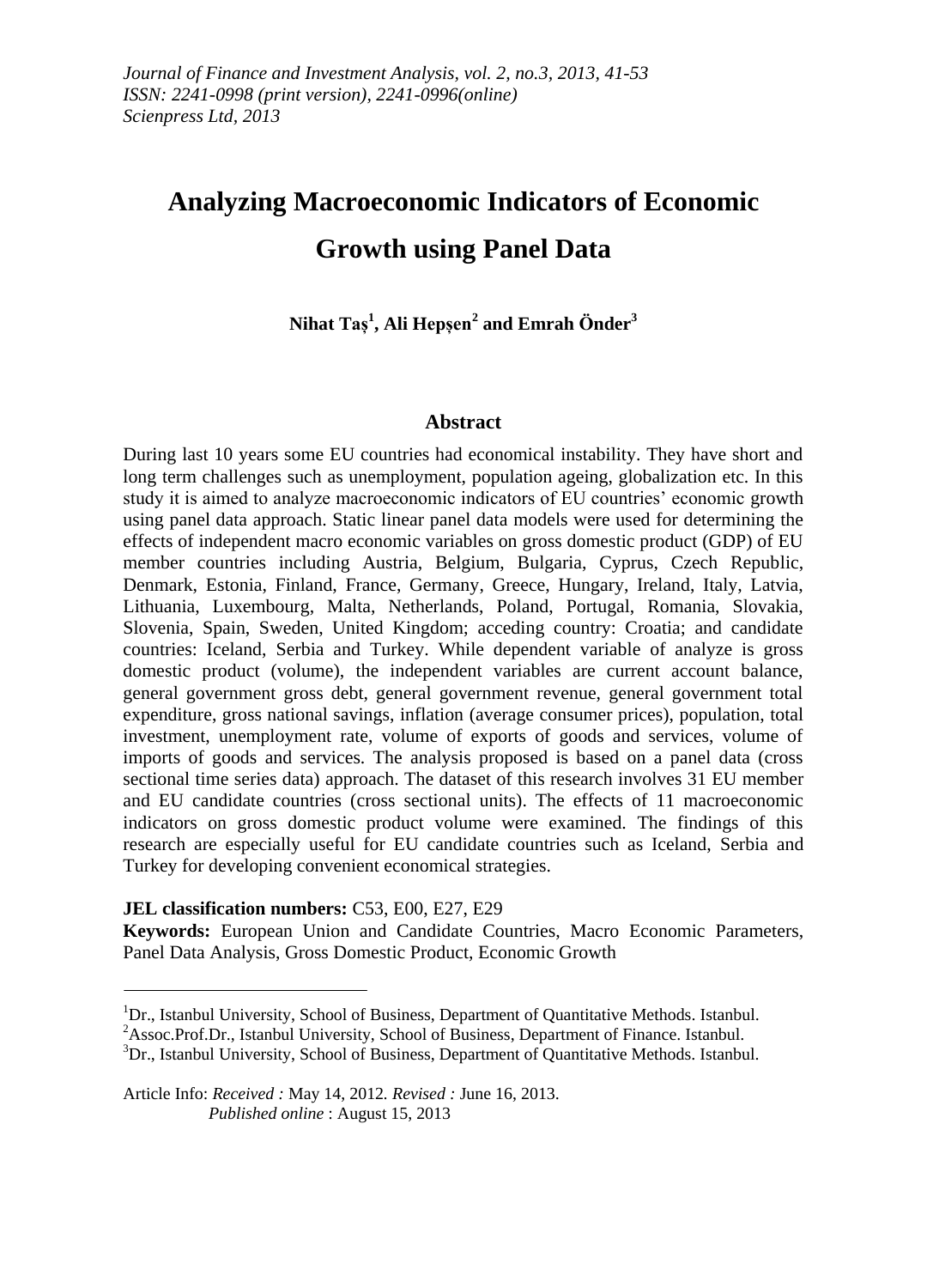#### **1 Introduction**

The relationship between economic growth and macroeconomic indicators has long been a popular issue of debate in the literature of economic development. In this content, the primary purpose of this research is to analyze macroeconomic indicators of EU member, acceding and candidate countries' economic growth using panel data approach. Annual data are used for the period 2002 to 2012. The sample period is dependent on annual data availability. The data was gathered from the International Monetary Fund world economic outlook data base.[1] proposed new panel data approach for examined the impact of skilled emigration on human capital accumulation. The data was covering 147 countries during the period 1975–2000. Predictions were tested using dynamic regression models. They found that skilled migration prospects foster human capital accumulation in lowincome countries. [2] determined the reasons why governments privatize, and the size and extent of privatization processes around the world with using a panel of 34 countries over the 1977 – 1999 period. They identified market, budget and institutional constraints affecting privatization. [3] applied a new panel data stationary testing procedure in order to re-investigate the dynamic interactions between energy consumption per capita and real GDP per capita in 22 developed and 18 developing countries. They found that in individual countries, structural breaks occur near other variables in both developed and developing countries because of a tight relationship between energy consumption and GDP. [4] attempted to empirically evaluate that relationship with data from the transition economies of Central and Eastern Europe and the Commonwealth of Independent States. He examined various dimensions of the growth-inequality debate. His findings for transition countries indicated a strong, negative contemporaneous growth-inequality relationship. [5] applied the new heterogeneous panel co-integration technique to reinvestigate the long-run co-movements and causal relationships between tourism development and economic growth for OECD and non-OECD countries for the 1990– 2002 period. They determined that tourism development has a greater impact on GDP in non-OECD countries than in OECD countries. [6] examined whether foreign and domestic banks in Central and Eastern Europe react differently to business cycles and banking crises. Their panel dataset comprised data of more than 250 banks for the period 1993–2000. They showed that during crisis periods domestic banks contract their credit. In contrast, Greenfield foreign banks play a stabilizing role by keeping their credit base stable. Also they found a significant and negative relationship between home country economic growth and host country credit by foreign bank subsidiaries. [7] used a panel of five Asian economies – Indonesia, Korea, Malaysia, Singapore and Thailand – over the period 1995–2007 for analyzing the links between firm survival and financial development. He found that country-level indicators of financial development have an important role to play in influencing firm survival and large firms would benefit the most from developments in the stock market, while small firms are most severely affected from high levels of financial intermediation.

#### **2 Macro Economic Indicators**

Our model comprises twelve variables: while dependent variable of analyze is gross domestic product (GDP); the independent variables are current account balance, general government gross debt, general government revenue, general government total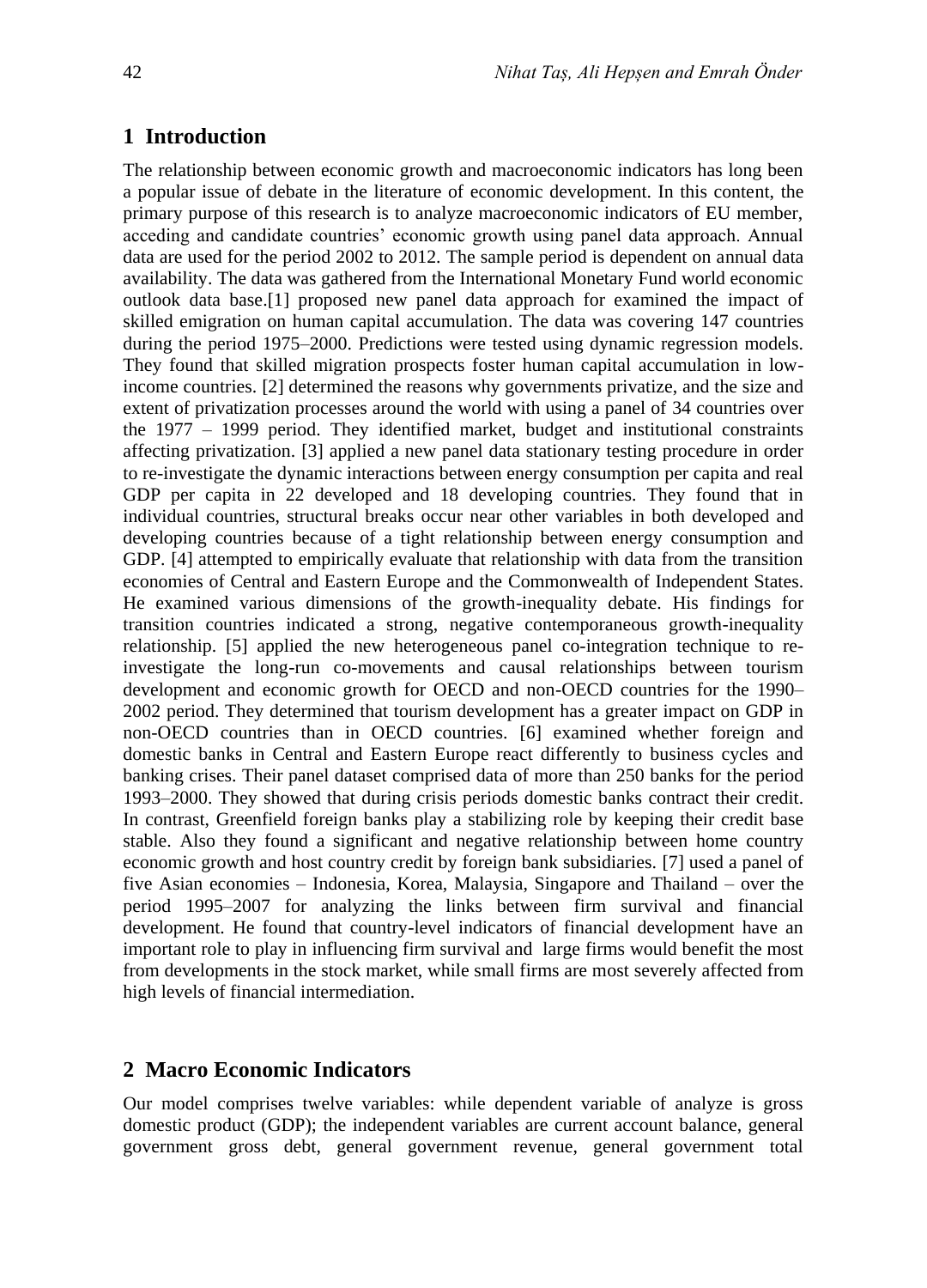expenditure, gross national savings, inflation (average consumer prices), population, total investment, unemployment rate, volume of exports of goods and services, volume of imports of goods and services. Gross Domestic Product represents the economic health of a country. It presents a sum of a country's production which consists of all purchases of goods and services produced by a country and services used by individuals, firms, foreigners and the governing bodies. GDP consists of consumer spending, investment expenditure, government spending and net exports hence it portrays an all inclusive picture of an economy because of which it provides an insight to investors which highlights the trend of the economy by comparing GDP levels as an index. GDP is not only used as an indicator for most governments and economic decision-makers for planning and policy formulation; but also it helps the investors to manage their portfolios by providing them with guidance about the state of the economy. On the other hand, it is good measure for an economy and with improvement in research and quality of data, statisticians and governments are trying to find out measures to strengthen GDP and make it a comprehensive indicator of national income.

International standards regarding the compilation of balance of payments statistics are described in the fifth edition of the Balance of Payments Manual prepared by the International Monetary Fund (IMF) in order to provide guidance to member countries. In a general sense, the balance of payments is a statistical statement that systematically records all the economic transactions between residents of a country (Central Government, monetary authority, banks, other sector) and nonresidents for a specific time period. The balance of payments statistics are classified under two major groups: "Current Account" and "Capital and Financial Account". In summary, the current account covers all transactions that involve real sources (including volume of exports and imports of goods and services,) and current transfers; the capital and financial accounts show how these transactions are financed (by means of capital transfer or investment in financial instruments). As mentioned in the European Economic series [8], current account deficits and surpluses are not necessarily macroeconomic imbalances in the sense of developments which are adversely affecting, or have the potential to affect the proper functioning of economies, of the monetary union, or on a wider scale. Deficits and surpluses are a natural consequence of economic interactions between countries. They show to which extent a country relies on borrowing from the rest of the world or how much of its resources it lends abroad. In this way, external borrowing and lending allows countries to trade consumption over time: a country with a current account surplus transfers consumption from today to tomorrow by investing abroad. In turn, a country with a current account deficit can increase its consumption or investment today but must transfer future income abroad to redeem its external debt. Deficits and surpluses can thus simply be the result of an appropriate allocation of savings, taking into account different investment opportunities across countries. Differences in economic prospects lead to differences in saving behavior, with brighter expectations reducing the tendency of economic agents to save and hence contributing to the accumulation of deficits. In particular, countries with a rapidly ageing population may find it opportune to save today (i.e. run surpluses) to smooth consumption over time. On the other hand, current account deficits and surpluses are part of the adjustment process in a monetary union. They absorb asymmetric shocks in the absence of independent monetary policy and nominal exchange rate adjustment.

This paper also attempts to analyze the correlation that exists between GDP and inflation. It is widely believed that there is a relationship between the two. The problem is that there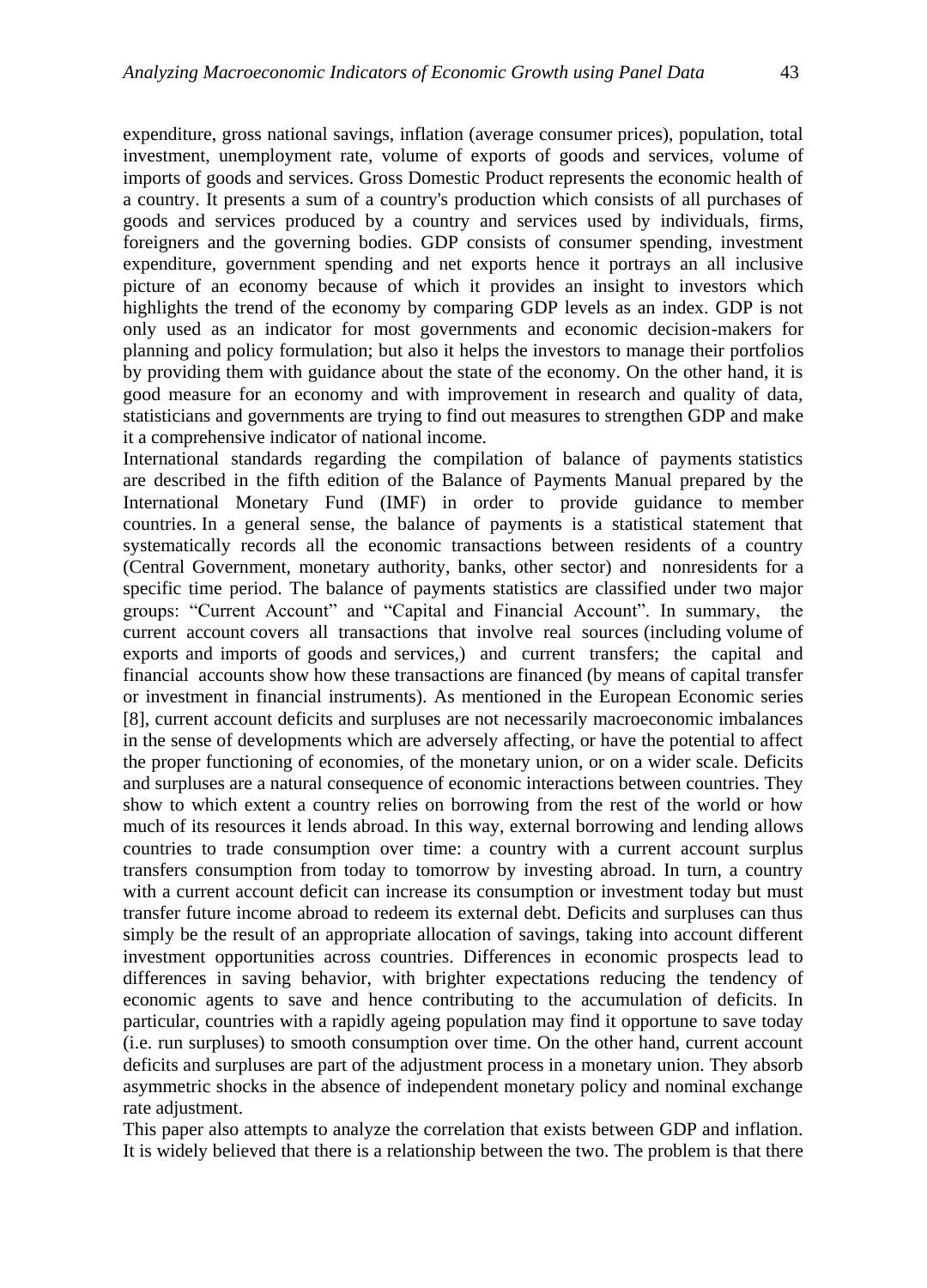are disagreements as to what that relationship is or how it operates. As a result, when governments make decisions based on these pieces of information, the outcome often cannot be guaranteed. Exploration of the relationship between GDP and inflation is best begun by developing an understanding of each term individually. As mentioned above, GDP is an acronym for gross domestic product, which is the value of a nation's goods and services during a specified period. This figure is generally regarded as an important indicator of an economy's health. Inflation refers the rate at which the general level of prices for goods and services is rising, and, subsequently, purchasing power is falling. In determining the economic position of a country is through a comparison of general government gross debt, revenue, total expenditure, national savings and total investments

to the gross domestic product of the country. For instance, a low government gross debt to GDP percentage is usually an indication of economic health, while a high debt to GDP percentage can indicate financial trouble for a country.

#### **3 Panel Data Analysis**

"Panel Data" is set of data obtained by observation of the characteristics of a variety of units (cross-sectional variables) over time [9]. Panel data set have both cross-sectional and time-series dimensions. The size of the time series is formed by monitoring the same cross-section units during a given period. When each subject (cross sectional unit) has the same number of observations, this type of panel is called a balanced panel data set. If some subjects have different number of observations, this situation is known as the unbalanced data case [10]. Panel data sets that thousands of cross sectional units observed through the time are used in many micro-economic researches [11]. Panel data provide more informative data, more variability, more degrees of freedom, less co-linearity among the variables and more efficiency [12].

Panel data analysis can be considered as a combination of regression and time series analysis [13]. This analysis is based on repetitive variance models because the observations of the units are repetitive through time dimension [14]. The main superiority of panel data due to working with the one dimensional cross-sectional series or repeated cross sectional series that same units are not observed through the time is to loosen the standard assumptions [15]. By studying the repeated cross section of observations Panel data can better detect and measure effects that cannot be observed in pure cross section or pure time series data [16]. Analyzing the observations of cross section and time series provide more flexibility compared to when used them separately by increasing the quantity and quality of data. In panel data analysis, the cross-sectional units are considered to be heterogeneous and controlled for the variation (heterogeneity). Pure time series or cross section studies which are not controlling this heterogeneity may run the risk of obtaining biased results. Panel data are able to control variables which are subject or time invariant [17]. Because panel data has time based dynamics with the observations of cross sectional data repeated through time, the effect of unmeasured variables can be controlled [18]. With the use of cross-sectional observations over time, panel data analysis provides more clarification character, less co-linearity and more degrees of freedom and efficiency than only cross sectional analysis or time series analysis [19]. In static panel data models, the covariance estimators (pooled panel data), fixed effects

and random effects estimators are widely used. When the cross-sectional units are homogenous, pooled ordinary least squares panel model is used. In the presence of unit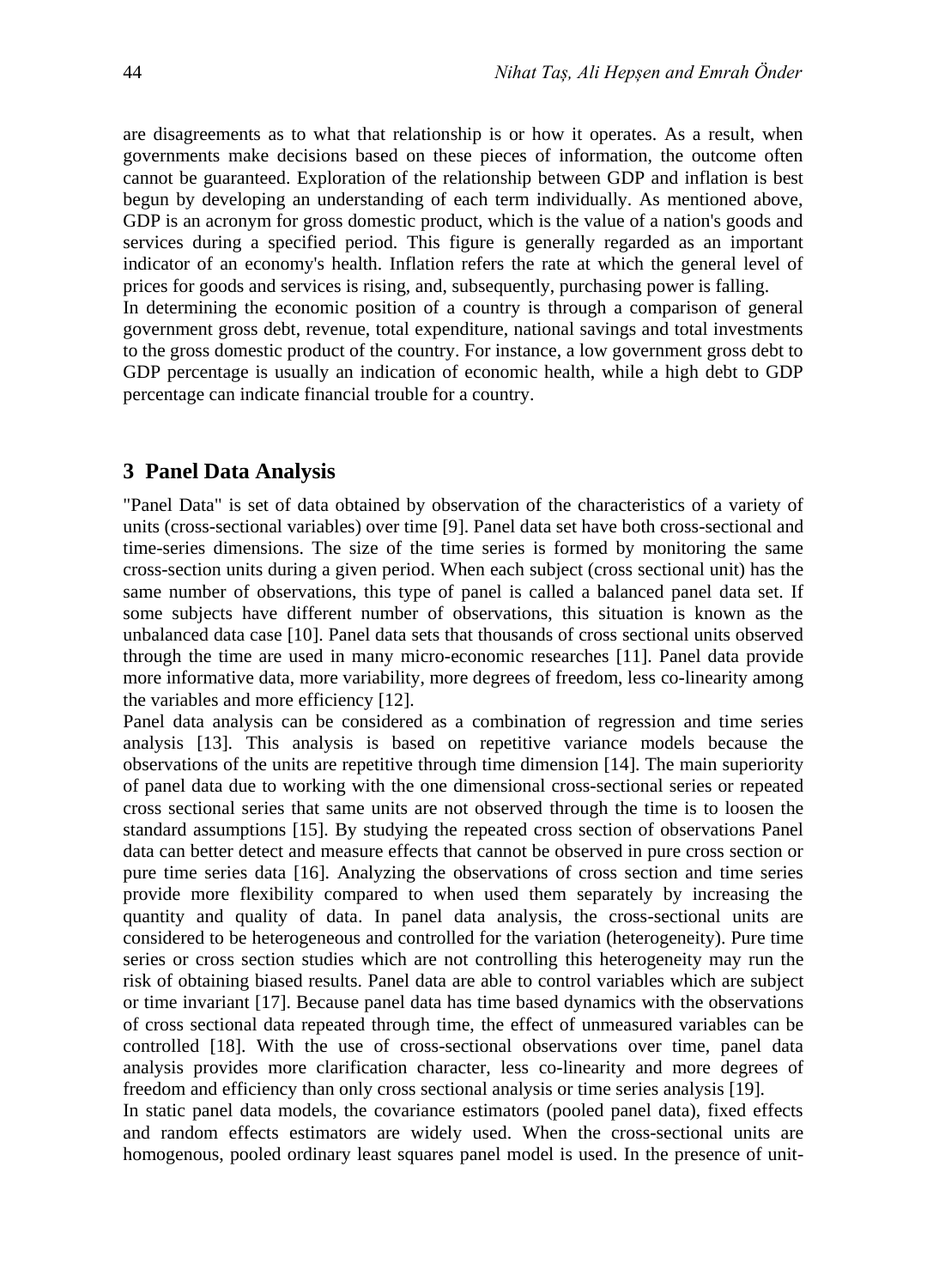specific or time-specific effects, in the case of assuming these effects to be fixed parameters to be estimated, model is called as the fixed effects. The term "fixed effects" expresses nonrandom quantities are accounted for the heterogeneity. If the subject specific effects are assumed random and not correlated with the regressors (independent variables), the model becomes random effects. These effects are included to the random effects model as a component of the error term [20]. The panel models that do not have any lagged values of the dependent or/and independent variables in the model as a regressor are called "static models".

Fixed effects model and random effects model can be shown as follow:

Fixes Effects Model:

Fixes Effects Model:  
\n
$$
y_{it} = \alpha_i + \sum_{k=1}^{K} \beta_k x_{kit} + u_{it}, \qquad i = 1,...,N, \qquad t = 1,...,T
$$
\n(1)

Random Effects Model:

Random Effects Model:  
\n
$$
y_{it} = \sum_{k=1}^{K} \beta_k x_{kit} + (\alpha_i + u_{it}), \qquad i = 1,...,N, \qquad t = 1,...,T
$$
\n(2)

Index *i* differentiates the subjects and ranges from *1* to *N*. *N* is the number of subjects. Each subject is observed *T* times and the index *t* differentiates the observation times through *1* to *T*. *K* is the number of the explanatory (independent) variables.

#### **3 Analyzing Macro Economic Indicators Using Panel Data**

#### **3.1 Variables and Descriptive Statistics**

In this study, used database consists of the panel data set of 31 countries for the 2002- 2012 periods. Dataset is a balanced panel and has  $NxTx(K+1) = 31x11x12 = 4092$ observations. Each variable has  $NxT = 31x11 = 341$  observations. Dependent variable is ngdp (Gross domestic product, \*billion dollars) and there are 11 independent variables. Average value of ngdp for 31 countries is 504 billion dollars. Independent variables and measuring units are listed in Table 1.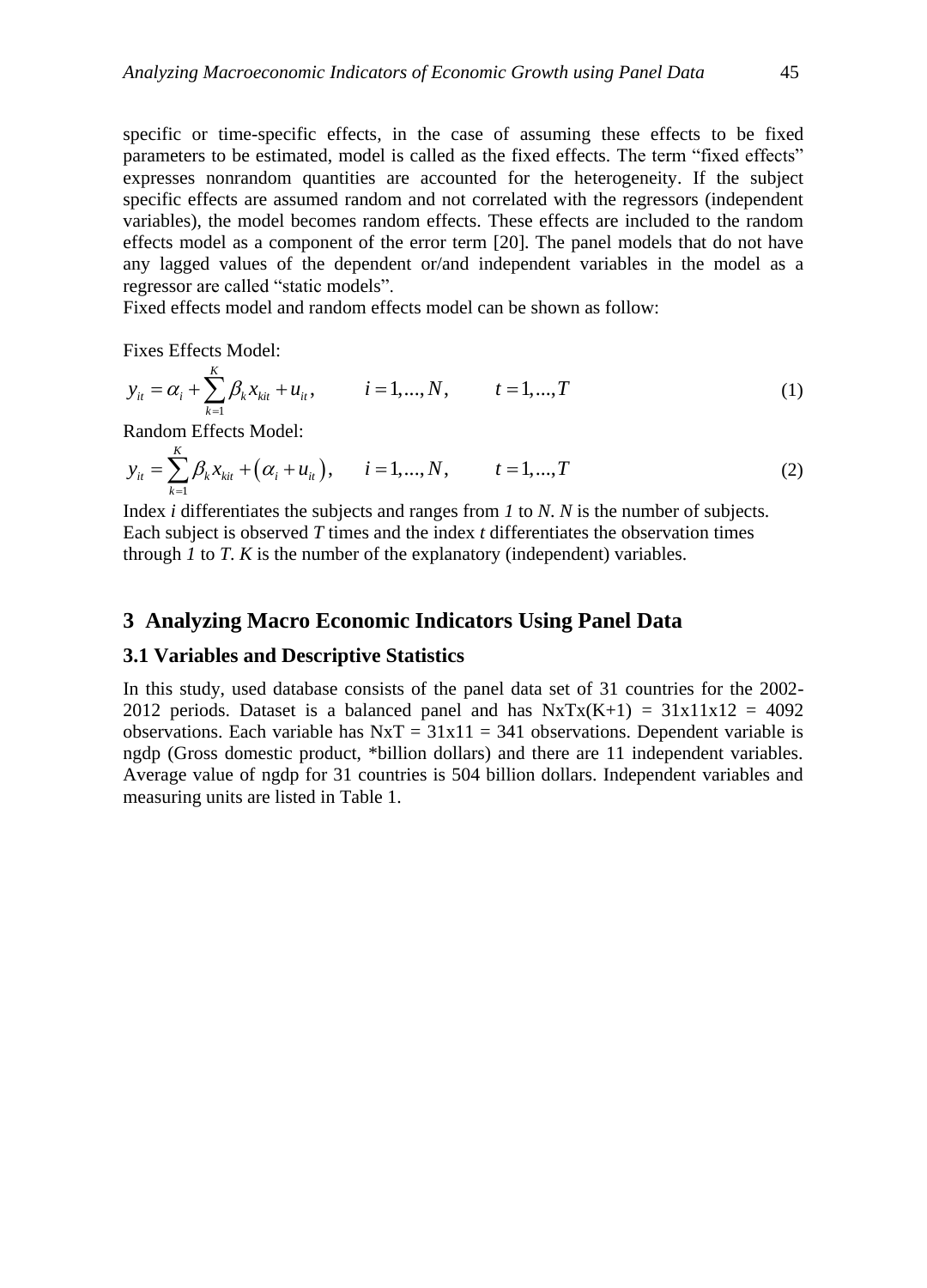| Code       | Variable                                                  | Units                           |
|------------|-----------------------------------------------------------|---------------------------------|
| bca_ngdpd  | Current account balance                                   | Percent of GDP                  |
| lp         | Population (*10,000,000)                                  | Persons                         |
| lur        | Unemployment rate                                         | Percent of total labor<br>force |
| pcpipch    | Inflation, average consumer prices                        | Percent change                  |
| $tx\_rpch$ | Volume of exports of goods and services                   | Percent change                  |
| tm_rpch    | Volume of imports of goods and services                   | Percent change                  |
| ggxwdg_gr  | Growth rate in general government gross debt              | Rate                            |
| $ggr\_gr$  | Growth rate in general government revenue                 | Rate                            |
| $ggx\_gr$  | Growth rate in general government<br>total<br>expenditure | Rate                            |
| ngsd_ngd   | Gross national savings                                    | Percent of GDP                  |
| nid_ngdp   | Total investment                                          | Percent of GDP                  |

Table 1: Independent Variables and Measuring Units

Descriptive statistics for the variables used in the analysis are shown below in Table 2. Descriptive statistics values are ordinary and there are not exceptional values in the dataset.

| Variable  | Obs | Mean       | Std. Dev. | Min       | Max      |
|-----------|-----|------------|-----------|-----------|----------|
| ngdp      | 341 | 503.9614   | 800.7973  | 4.303     | 3640.727 |
| bca ngdpd | 341 | $-.029675$ | .067328   | $-.28352$ | .11852   |
| 1p        | 341 | 1.858403   | 2.357604  | .0288     | 8.252    |
| lur       | 341 | .0883615   | .0435064  | .01014    | .25552   |
| pcpipch   | 341 | .0366609   | .0385439  | $-.01706$ | .45134   |
| tx rpch   | 341 | .0511077   | .0796323  | $-.23794$ | .31648   |
| tm rpch   | 341 | .0469935   | .0990369  | $-.33327$ | .29259   |
| ggxwdg gr | 341 | 1.097167   | .1719402  | .814583   | 2.736609 |
| ggr gr    | 341 | 1.063697   | .0779949  | .8267854  | 1.470259 |
| ggx gr    | 341 | 1.066551   | .0766898  | .7331372  | 1.604453 |
| ngsd ngd  | 341 | .1909255   | .058724   | $-.04103$ | .34076   |
| nid ngdp  | 341 | .2206239   | .0508613  | .09755    | .39959   |

Table 2: Summary Statistics

Table 3 below displays the correlation coefficients between the variables. Highest correlations among the independent variables are coefficient between tx\_rpch and tm\_rpch which is 0.80; between bca\_ngdpd and ngsd\_ngd which is 0.68 and between ggr\_gr and ggx\_gr which is 0.67.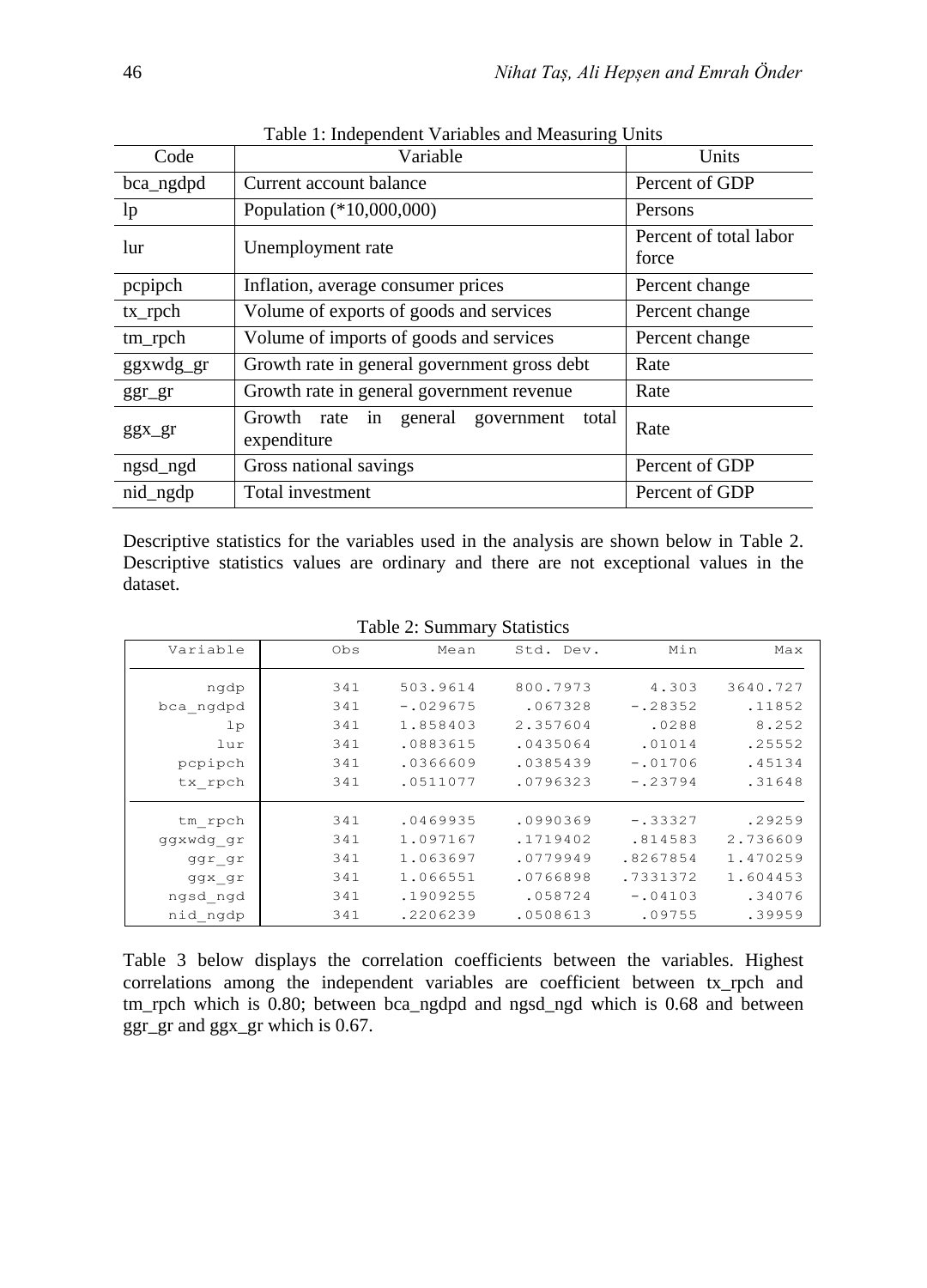|           |           | ngdp bca ng~d | 1p        | lur       | pcpipch   | tx rpch   | tm rpch ggxwdq~r |           | ggr gr    |
|-----------|-----------|---------------|-----------|-----------|-----------|-----------|------------------|-----------|-----------|
| ngdp      | 1,0000    |               |           |           |           |           |                  |           |           |
| bca ngdpd | 0.2523    | 1,0000        |           |           |           |           |                  |           |           |
| 1p        | 0.8671    | 0.1296        | 1,0000    |           |           |           |                  |           |           |
| lur       | $-0.0561$ | $-0.1418$     | 0.0814    | 1,0000    |           |           |                  |           |           |
| pcpipch   | $-0.1781$ | $-0.3444$     | 0.0712    | 0.0973    | 1,0000    |           |                  |           |           |
| tx rpch   | $-0.1143$ | $-0.1263$     | $-0.0300$ | 0.0952    | 0.2085    | 1.0000    |                  |           |           |
| tm rpch   | $-0.0812$ | $-0.1587$     | 0.0121    | $-0.0401$ | 0.1792    | 0.8007    | 1,0000           |           |           |
| qqxwdq qr | $-0.0745$ | $-0.1186$     | $-0.0601$ | 0.0332    | 0.2055    | $-0.1519$ | $-0.3249$        | 1,0000    |           |
| ggr gr    | $-0.2088$ | $-0.4142$     | $-0.0224$ | $-0.0132$ | 0.5445    | 0.5022    | 0.6518           | $-0.1608$ | 1,0000    |
| ggx gr    | $-0.2049$ | $-0.4468$     | $-0.0700$ | $-0.0945$ | 0.4881    | 0.1830    | 0.3087           | 0.1003    | 0.6678    |
| ngsd ngd  | 0.0662    | 0.6783        | $-0.0444$ | $-0.2647$ | $-0.2286$ | 0.0428    | 0.1004           | $-0.1634$ | $-0.1201$ |
| nid ngdp  | $-0.2582$ | $-0.5400$     | $-0.2228$ | $-0.1154$ | 0.1894    | 0.2140    | 0.3200           | $-0.0270$ | 0.4066    |

Table 3: Correlation Coefficients between the Variables

Table 4 (continued)

|          |           | ggx gr ngsd ngd nid ngdp |        |
|----------|-----------|--------------------------|--------|
| ggx_gr   | 1,0000    |                          |        |
| ngsd ngd | $-0.1760$ | 1,0000                   |        |
| nid ngdp | 0.3872    | 0.2491                   | 1,0000 |

Figure 1 shows the panel line graph for the dependent variable ngdp.



Figure 1: Panel Line Graph for the Dependent Variable ngdp  $\sum_{i=1}^{n}$  is  $\sum_{i=1}^{n}$  if  $\sum_{i=1}^{n}$  if  $\sum_{i=1}^{n}$  if  $\sum_{i=1}^{n}$  if  $\sum_{i=1}^{n}$  if  $\sum_{i=1}^{n}$ 

## **3.2 Static Linear Panel Data Models**

To determine the relationship between the ngdp and the independent variables, the fixed effects model and the random effects model which are the most common static linear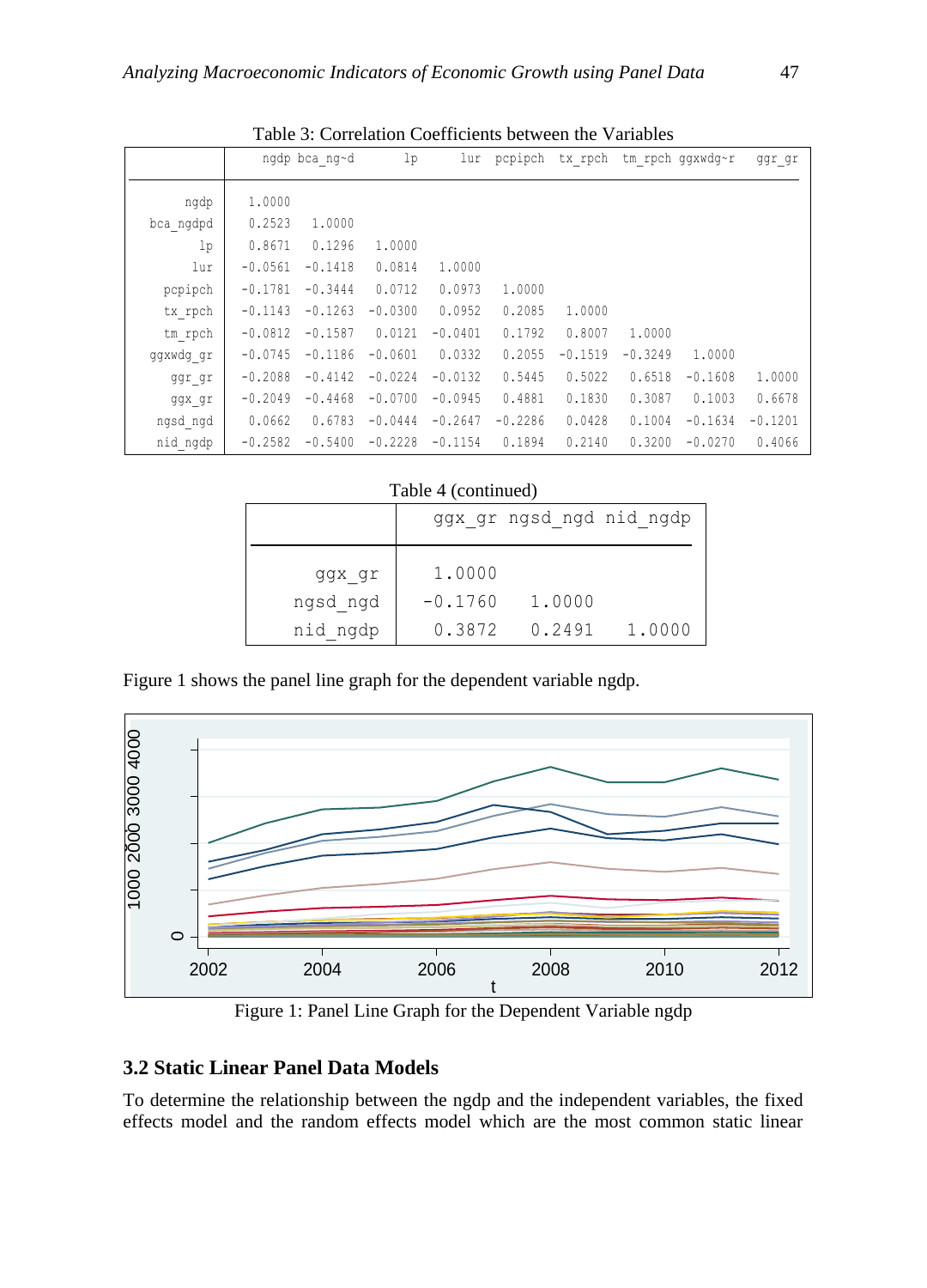fixed effects model is

panel data analysis models are used. ngdp is modeled as a function of 11 factors. The fixed effects model is  
\n
$$
ngdp_{ii} = \alpha_i + \beta_1 bca \, _{ng}dp_{ii} + \beta_2 lp_{ii} + \beta_3 lur_{ii} + \beta_4 pcpipch_{ii} + \beta_5 tx \, _{ng}pch_{ii} + \beta_6 tm \, _{ng}pch_{ii} + \beta_7 ggxwdg \, _{g}gr_{ii} + \beta_8 ggr \, _{g}gr_{ii} + \beta_9 ggr \, _{g}gr_{ii} + \beta_{10} ngsd \, _{ng}dr_{ii} + \beta_{11} nid \, _{ng}dp_{ii} + u_{ii}
$$
\n(3)

and the random effects model is

and the random effects model is  
\n
$$
ngdp_{it} = \beta_1 bca \quad ngdpd_{it} + \beta_2 lp_{it} + \beta_3 lur_{it} + \beta_4 pcpipch_{it} + \beta_5 tx \quad rpch_{it} + \beta_6 tm \quad rpch_{it} + \beta_7 gswdg \quad gr_{it} + \beta_8 ggr \quad gr_{it} + \beta_9 ggr \quad gr_{it} + \beta_9 ggr \quad \eta_7 + \beta_1 nbd \quad ngdp_{it} + (\alpha_i + u_{it})
$$
 (4)

*i* stands for the country number, *t* stands for the year,  $u_i$  is the error term for the fixed effects model and  $(\alpha_i + u_i)$  is the composite error term for the random effects model. If the country effects are uncorrelated with the regressors, they are known as random effects. In the random effects model, because there is no correlation between the country specific effects and the regressors, country specific effects are parameterized as additional random disturbances. If the country effects are correlated with the regressors, then they are known becomes as the pooled ordinary least squares regression which is

as fixed effects. If there is no country specific effect in the model, then the model  
becomes as the pooled ordinary least squares regression which is  

$$
ngdp_{ii} = \mu + \beta_1 bca \mod{radp_{ii}} + \beta_2 lp_{ii} + \beta_3 l w_{ii} + \beta_4 p c p i p c h_{ii} + \beta_5 t x \mod{radp_{ii}} + \beta_6 t m \mod{pdp_{ii}} + \beta_7 g g x w d g \mod{gr_{ii}} + \beta_8 g g r \mod{gr_{ii}} + \beta_9 g g x \mod{gr_{ii}} + \beta_{10} n g s d \mod{radp_{ii}} + \beta_{11} n i d \mod{pg_{ii}} + u_{ii}
$$
 (5)

Firstly, the null hypothesis that constant terms are equal across countries is tested to determine if the pooled ols regression will produce inconsistent estimates. Pooling test examines whether the intercepts take on a common value  $\alpha$  and also known as the test for heterogeneity. Hypothesis is tested with *F* test

| Table 5: Testing for the Country Specific Effects |  |
|---------------------------------------------------|--|
| $H_0: \alpha_1 = \alpha_2 =  = \alpha_N$          |  |
| $F(30; 299) = 53.51 prob > F = 0.0000$            |  |

and the *p* value is 0.0000. Null hypothesis is rejected. This provides strong evidence for the case for retaining country specific effects in the model specification. So, the pooled ordinary least squares model is inconsistent. The Pooled ols model (OLS\_ALL), the fixed effects model (FE\_ALL) and the random effects model (RE\_ALL) results are shown respectively in the Table 6.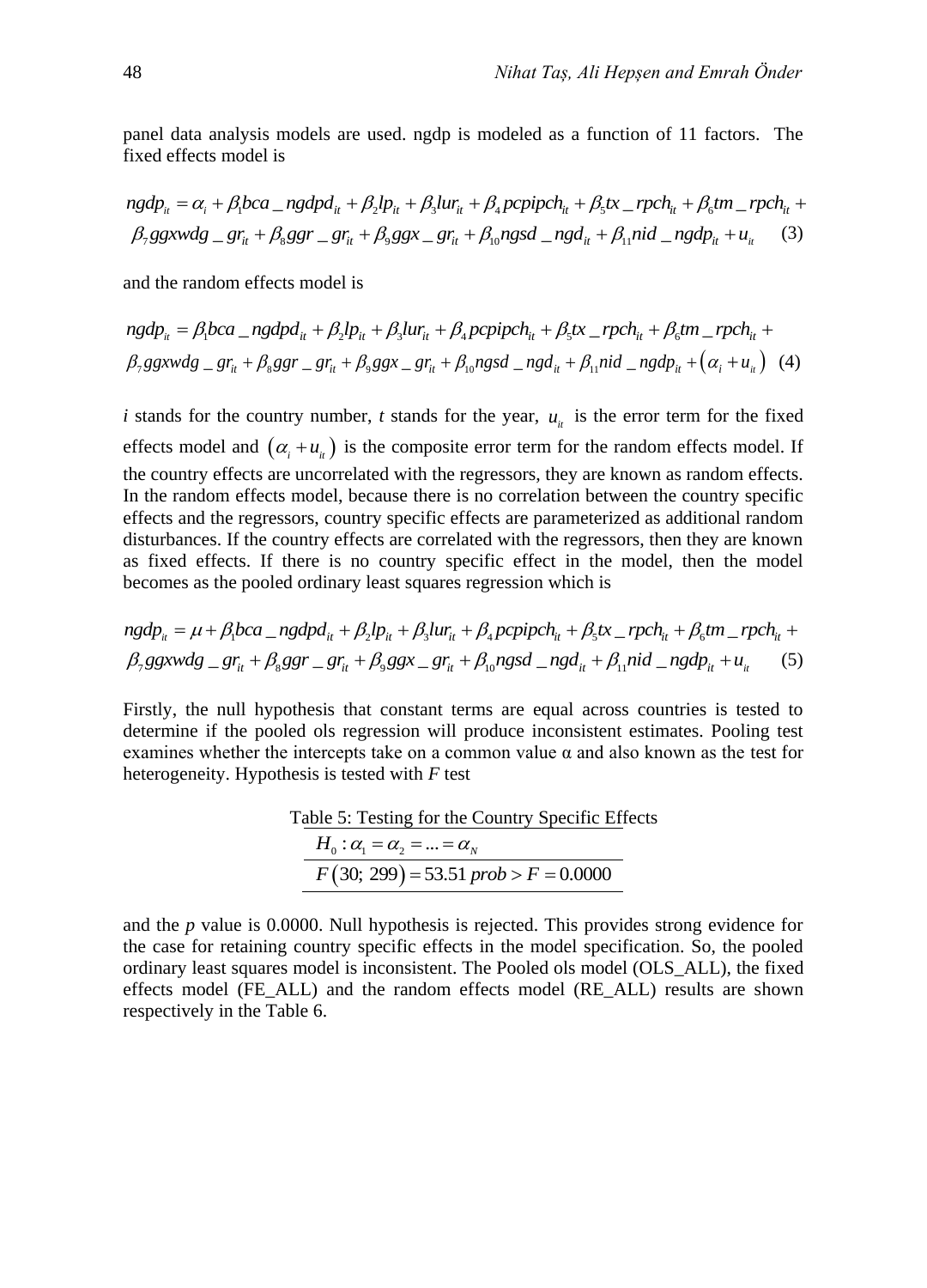| Variable       | OLS ALL      | FE ALL                         | RE ALL       |
|----------------|--------------|--------------------------------|--------------|
| bca ngdpd      |              | $-2262.4661 -226.33522$        | $-1109.0438$ |
|                | 4370.5294    | 1857.8225                      | 2124.4992    |
|                | 0.6050       | 0.9031                         | 0.6017       |
| 1 <sub>p</sub> | 301.64765    | 1307.4635                      | 321.11738    |
|                | 8.1437477    | 117.2346                       | 21.354954    |
|                | 0.0000       | 0.0000                         | 0.0000       |
| lur            | $-1999.2071$ | $-1265.4896$                   | $-1035.926$  |
|                | 453.07528    | 423.61627                      | 445.29327    |
|                | 0.0000       | 0.0030                         | 0.0200       |
| pepipeh        | $-3815.9149$ | 433.10129                      | -511.81024   |
|                | 637.28187    | 315.38152                      | 345.09672    |
|                | 0.0000       | 0.1707                         | 0.1380       |
| tx rpch        | 300.14161    | -96.767791                     | 7.3488318    |
|                | 410.33191    | 178.34864                      | 203.62366    |
|                | 0.4650       | 0.5878                         | 0.9712       |
| tm rpch        | $-322.03228$ | 53.95787                       | $-49.725872$ |
|                | 394.86506    | 170.45905                      | 194.31987    |
|                | 0.4153       | 0.7518                         | 0.7980       |
| ggxwdg gr      | 28.853357    | 64.067478                      | 50.45071     |
|                | 123.78207    | 58.362333                      | 66.448925    |
|                | 0.8158       | 0.2732                         | 0.4477       |
| ggr gr         | $-719.79669$ | 80.987428 -85.169113           |              |
|                | 461.1889     | 201.15488                      | 229.66851    |
|                | 0.1195       | 0.6875                         | 0.7108       |
| ggx gr         | $-5.9833848$ | -297.12541                     | $-270.85056$ |
|                | 356.36172    | 160.88146                      | 183.05769    |
|                | 0.9866       | 0.0658                         | 0.1390       |
| ngsd ngd       | 2695.1518    | 799.33888                      | 1138.2268    |
|                | 4356.2346    | 1837.575                       | 2106.3063    |
|                | 0.5365       | 0.6639                         | 0.5889       |
| nid ngdp       | $-2437.9341$ | -535.27354                     | $-1057.3717$ |
|                | 4385.0456    | 1876.4762 2146.4956            |              |
|                | 0.5786       | 0.7756                         | 0.6223       |
| cons           |              | 956.24528 -1708.2562 326.62786 |              |
|                |              | 473.76334 350.40975            | 303.98464    |
|                | 0.0444       | 0.0000                         | 0.2826       |

Table 6: Pooled OLS, Fixed Effects and Random Effects Models

Also, the null hypothesis that the variances of the country specific effects are equal to zero is tested by the Lagrange Multiplier test and the null hypothesis that the standard deviations of the country specific effects are equal to zero is tested by the Likelihood Ratio test. Results are given in the Table 7.

Table 7: The Lagrange Multiplier and the Likelihood Ratio Test Results

| <b>Lagrange Multiplier Test</b>                              | <b>Likelihood Ratio Test</b>                         |
|--------------------------------------------------------------|------------------------------------------------------|
| $H_0: \sigma_a^2 = 0$ (Pooled ols regression is              | $H_0: \sigma_{\alpha} = 0$ (Pooled ols regression is |
| appropriate.)                                                | appropriate.)                                        |
| <i>LM</i> $\chi^2 = 1014.36$ <i>prob</i> > $\chi^2 = 0.0000$ | $prob > \chi^2 = 0.0000$<br>$\chi^2 = 460.78$        |

Because there is country specific effects, pooled ols model shown in the first column is inappropriate. Most of the regressors are not significant. Finally 3 of all independent variables are significant and by using these regressors which are lp, lur and ggx\_gr, the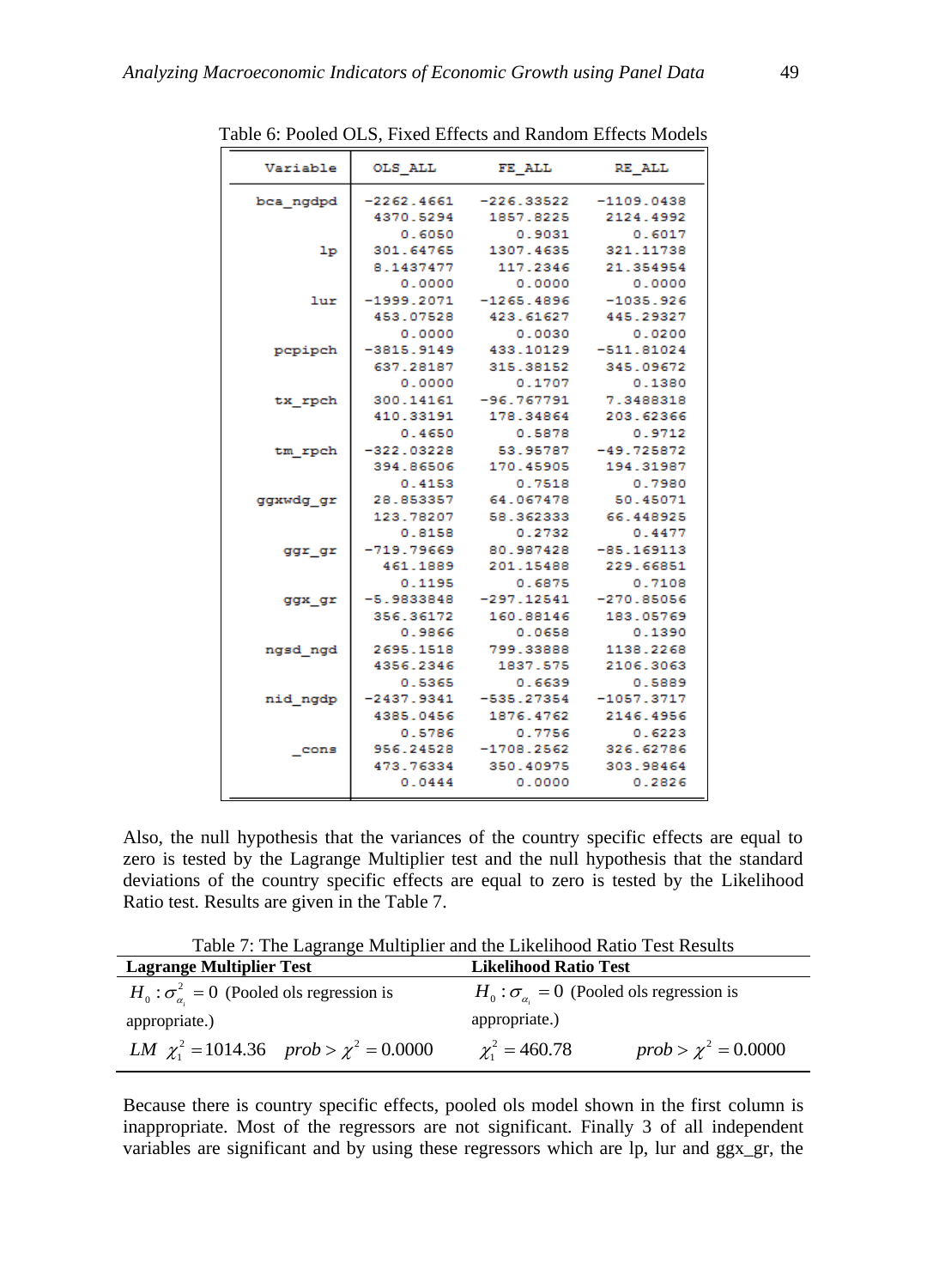fixed and the random effects models are estimated and the results are shown in the first two coloumns of the Table 8 below.

| Variable | FE           | RE           | FE RB        | FE PCSE      | FE DK        |
|----------|--------------|--------------|--------------|--------------|--------------|
| 1p       | 1197.3581    | 341.39549    | 1197.3581    | 285.99362    | 1197.3581    |
|          | 106.32105    | 26.803482    | 403.34191    | 23.468885    | 248.13309    |
|          | 0.0000       | 0.0000       | 0.0058       | 0.0000       | 0.0000       |
| lur      | $-1184.4394$ | $-929.58167$ | $-1184.4394$ | $-1825.0088$ | $-1184.4394$ |
|          | 333.84411    | 357.12541    | 494.79103    | 353.80452    | 230.59185    |
|          | 0.0004       | 0.0092       | 0.0231       | 0.0000       | 0.0000       |
| ggx gr   | $-280.13589$ | $-349.138$   | $-280.13589$ | $-396.77413$ | $-280.13589$ |
|          | 135.07513    | 147.50442    | 108.78589    | 124.34375    | 71.993731    |
|          | 0.0389       | 0.0179       | 0.0152       | 0.0014       | 0.0005       |
| cons     | $-1317.7746$ | 324.02372    | $-1317.7746$ | 542.47688    | $-1317.7746$ |
|          | 252.77713    | 192.98142    | 721.32216    | 150.79341    | 474.06457    |
|          | 0.0000       | 0.0931       | 0.0777       | 0.0003       | 0.0093       |

Table 8: Static Linear Panel Data Models

The random effects model specifies the country specific effects as a random draw that is uncorrelated with the regressors and the overall error term. The random effects estimator uses the assumption that the country specific effects are uncorrelated with the regressors and the extra orthogonality conditions are valid. This assumption is tested by using Hausman test and the results are given in Table 9.

| Table 9: Hausman Specification Test Results |                      |                       |                   |  |
|---------------------------------------------|----------------------|-----------------------|-------------------|--|
| Variable                                    | <b>Fixed Effects</b> | <b>Random Effects</b> | <b>Difference</b> |  |
|                                             | (b)                  | В.                    | $(b-B)$           |  |
| Ip                                          | 1197.36              | .341.40               | 855.96            |  |
| lur                                         | $-1184.44$           | $-929.58$             | $-254.86$         |  |
| $ggx\_gr$                                   | $-280.14$            | $-349.14$             | 69.00             |  |

$$
H_0: \text{Differences in coefficients are not systematic. (the RE estimator is consistent)}
$$
\n
$$
\chi_3^2 = (b - B)^{\prime} \left[ \left( V_b - V_B \right)^{-1} \right] \left( b - B \right) = 67.83
$$
\n
$$
prob > \chi^2 = 0.0000
$$

The Hausman test's null hypothesis is rejected. Country specific effects are correlated with the regressors. Because the random effects estimator is inconsistent, the fixed effects model is the appropriate one.

Before using the the fixed effects model, diagnostic tests for the model assumption must be performed. The most important assumptions of the fixed effects estimator are homoscedasticity, no serial correlation and no contemporaneous correlation. Testing for homoscedasticity is performed by using modified Wald test for the null hypothesis of homoscedasticity against the heteroscedastic alternative. Testing for serial correlation is performed by using Baltagi-Wu locally best invariant test, modified Bhargava et.al. Durbin Watson test and Wooldridge's serial correlation test respectively. For testing the absence of the contemporenaous correlation assumption, Breusch-Pagan Lagrange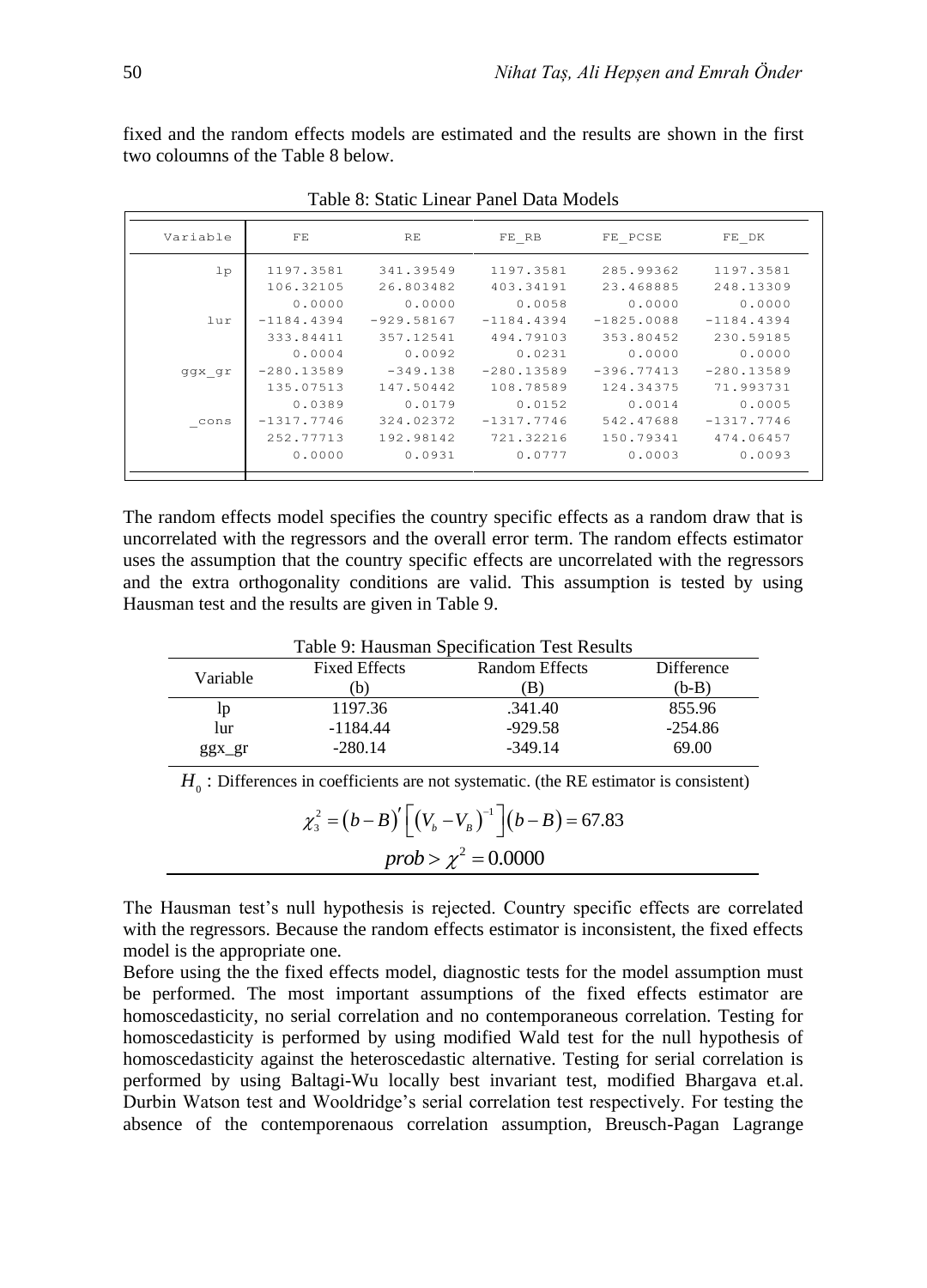| Table 10: Results of the Diagnostic Tests |                                              |                       |                                                      |  |  |
|-------------------------------------------|----------------------------------------------|-----------------------|------------------------------------------------------|--|--|
| <b>Test</b>                               | <b>Hypothesis</b>                            | <b>Test Statistic</b> | <b>Probability</b>                                   |  |  |
| Homoscedasticity<br>Modified Wald         | $H_0$ : $\sigma_i^2 = \sigma^2$              |                       | $\chi^2_{31} = 5.8*10^5$ $p > \chi^2_{31} = 0.0000$  |  |  |
| <b>Serial Correlation</b>                 |                                              |                       |                                                      |  |  |
| Baltagi-Wu LBI.                           | $H_0$ : $\rho = 0$                           | $LBI = 0.8299$        |                                                      |  |  |
| Modif.<br>Bhargavaet.al. DW               | $H_0$ : $\rho = 0$                           | $DW = 0.4144$         |                                                      |  |  |
| Wooldridge's<br>Serial Correlation        | $H_0$ : No first order serial<br>correlation |                       | $F_{1:30} = 909.67$ $p > F_{1:30} = 0.0000$          |  |  |
| Contemporaneous<br><b>Correlation</b>     |                                              |                       |                                                      |  |  |
| Breusch-Pagan LM                          | $H_0$ : No contemporaneous<br>correlation    |                       | $\chi^2_{465} = 1838.14$ $p > \chi^2_{465} = 0.0000$ |  |  |
| Pesaran CD                                | $H_0$ : No contemporaneous<br>correlation    | $CD = 22.53$          | $p > CD = 0.0000$                                    |  |  |
| Friedman's R                              | $H_0$ : No contemporaneous<br>correlation    | $R = 106.31$          | $p > R = 0.0000$                                     |  |  |
| Frees' Q                                  | $H_0$ : No contemporaneous<br>correlation    | $Q_{test} = 7.89$     |                                                      |  |  |
|                                           | Critical Values from Frees' Q distribution:  |                       |                                                      |  |  |
|                                           |                                              | $\alpha = 0.10$       | : 0.2333                                             |  |  |
|                                           |                                              | $\alpha = 0.05$       | : 0.3103                                             |  |  |
|                                           |                                              | $\alpha = 0.01$       | : 0.4649                                             |  |  |

Multiplier test, Pesaran CD test, Friedman's R test and Frees' Q test are performed. Test results are given below in Table 10.

Because the Modified Wald test *p* value is 0.0000, the null hypothesis is rejected and the model has heteroscedasticity. For serial correlation, Wooldridge' serial correlation *F* test statistic is 909.67 and the *p* value is 0.0000. Model has serial correlation problem. Additionally both Baltagi-Wu LBI and modified Bhargava et. al. DW serial correlation test statistics which are 0.8299 and 0.4144 respectively indicate that the model has serial correlation problem. All tests performed for the contemporenaous correlation point that there is cross sectional correlation in the model.

The last three columns of the Table 8 shows the fixed effects model with the Huber-White standard errors that is robust to heteroscedasticity and serial correlation (FE\_RB); the fixed effects model with panel corrected standard errors that is robust to heteroscedasticity and the cross sectional (contemporaneous) correlation (FE\_PCSE); the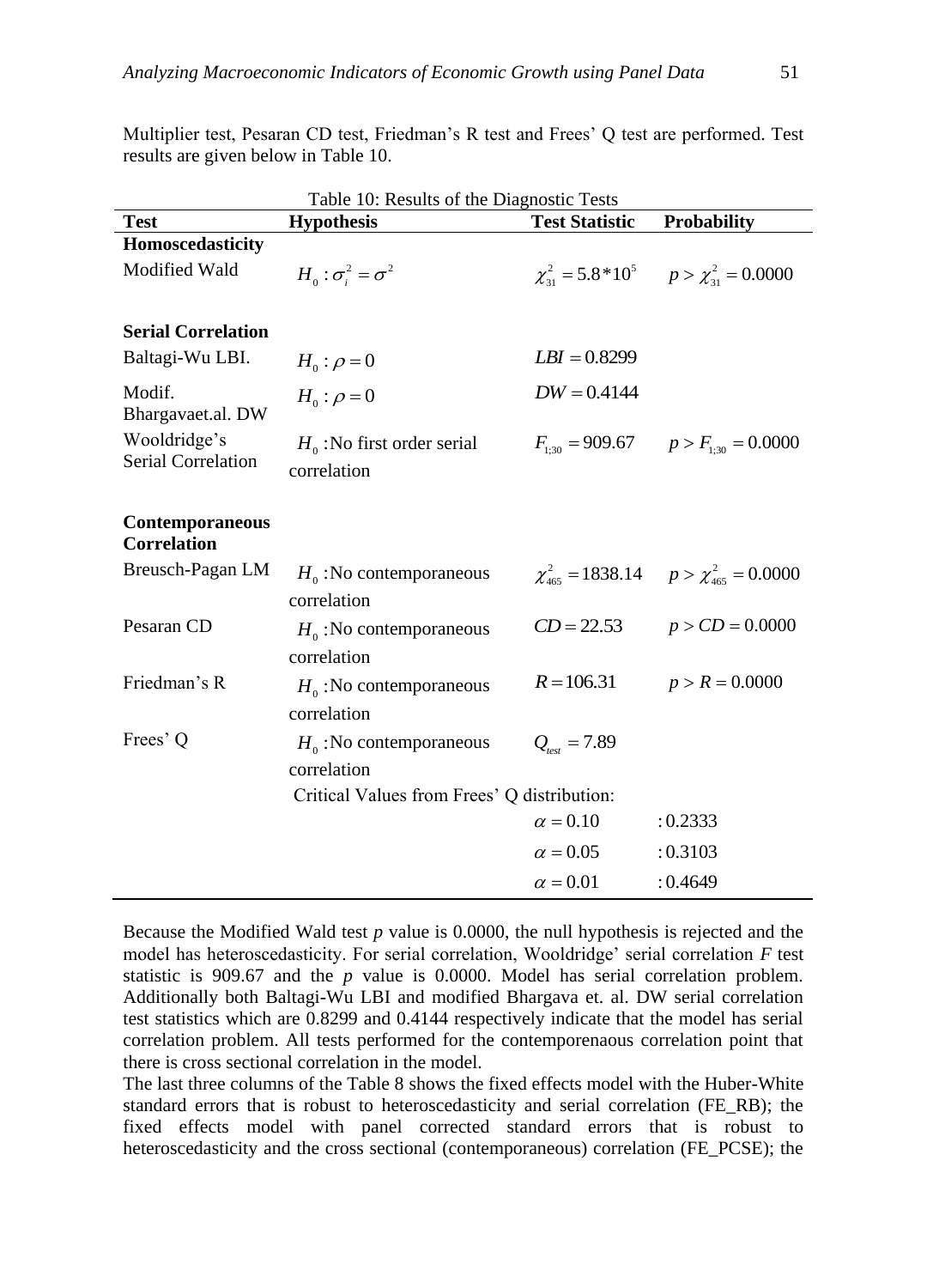fixed effects model with the Driskoll-Kraay standard errors that is robust to the heteroscedasticity, serial correlation and to the cross sectional correlation (FE\_DK).

FE, FE\_RB and the FE\_DK models have the same coefficient estimates with the different standard errors. The FE\_PCSE model has different coefficient estimates from the other three models. Finally, because of the violations of the assumptions and the nature of the model estimators, the last model can be used to interpret the relationship between the dependent variable and the regressors (independent variables).

The coefficient of lp (1197.36) indicates that if the population increases 10 million, the dependent variable gross domestic product (ngdp) increases about 1.2 billion dollars. Because the coefficient of lur is -1184.44, if the unemployment rate increases 1%, the gross domestic product decreases about -11.84 billion dollars. The estimated coefficient of the ggx\_gr is -280.14 and it can be interpreted as if the growth rate in general government total expenditures increases 1%, the gross domestic product decreases about - 2.80 billion dollars.

#### **4 Conclusion and Suggestions**

In this paper the authors used panel data approach to analyze the individual effect of some of the key macroeconomic indicators (current account balance, general government gross debt, general government revenue, general government total expenditure, gross national savings, inflation (average consumer prices), population, total investment, unemployment rate, volume of exports of goods and services, volume of imports of goods and services) on economic growth (GDP) of EU, acceding and candidate countries over during the 2002–2012 period. The main findings of static model indicate that level of population positively affects economic growth. That is, 10 million increase in population leads to rise in GDP over 1.2 trillion dollars. Whereas the level of unemployment rate and total expenditure negatively affect economic growth. One percent increase in the unemployment rate decreases GDP by 11.8 billion dollars and one percent increase in the total expenditure decreases GDP by 2.80 billion dollars.

### **References**

- [1] M. Beine, F. Docquier and C. Oden-Defoort, A panel data analysis of the brain gain, *World Development*, **39**(4), (2011), 523–532.
- [2] B. Bortolotti, M. Fantini and D. Siniscalco, Privatisation around the world: Evidence from panel data, *Journal of Public Economics*, **88**, (2003), 305–332.
- [3] C.C. Lee and C.P. Chang, Energy consumption and GDP revisited: A panel analysis of developed and developing countries, *Energy Economics*, **29**, (2007), 1206–1223.
- [4] G. Sukiassyan, Inequality and growth: What does the transition economy data say?, *Journal of Comparative Economics*, **35**, (2007), 35–56.
- [5] C.C. Lee and C.P. Chang, Tourism development and economic growth: A closer look at panels, *Tourism Management*, **29**, (2008), 180–192.
- [6] R. de Haas and I. van Lelyveld, Foreign banks and credit stability in Central and Eastern Europe: A panel data analysis, *Journal of Banking and Finance*, **30**, (2006), 1927–1952.